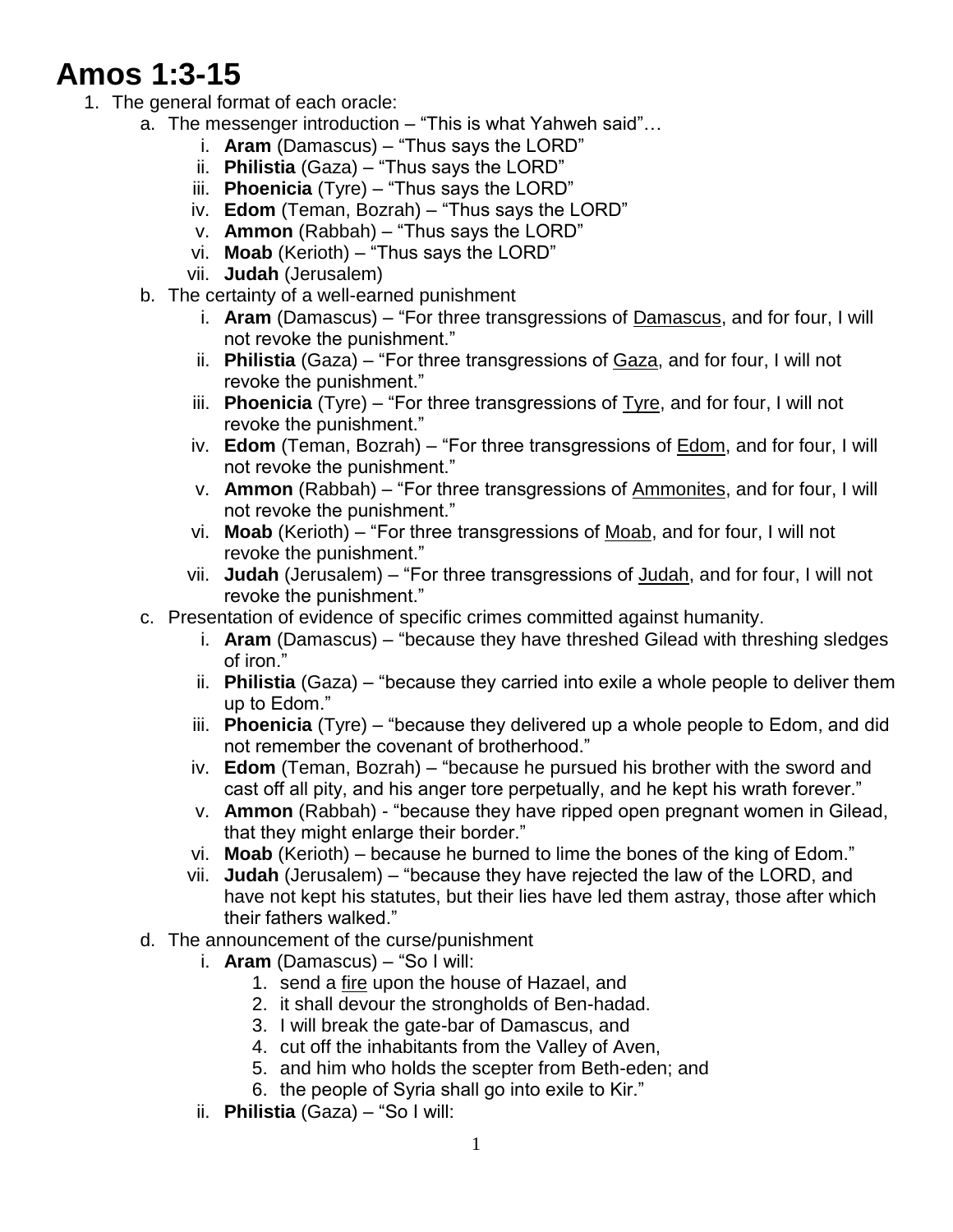- 1. send a fire upon the wall of Gaza, and
- 2. it shall devour her strongholds.
- 3. I will cut off the inhabitants from Ashdod, and
- 4. him who holds the scepter from Ashkelon;
- 5. I will turn my hand against Ekron, and
- 6. the remnant of the Philistines shall perish,"
- iii. **Phoenicia** (Tyre) "So I will:
	- 1. send a fire upon the wall of Tyre, and
	- 2. it shall devour her strongholds."
- iv. **Edom** (Teman, Bozrah) "So I will:
	- 1. send a fire upon Teman, and
	- 2. it shall devour the strongholds of Bozrah."
- v. **Ammon** (Rabbah) "So I will:
	- 1. kindle a fire in the wall of Rabbah, and
	- 2. it shall devour her strongholds,
		- a. with shouting on the day of battle,
		- b. with a tempest in the day of the whirlwind; and
	- 3. their king shall go into exile,
		- a. he and
		- b. his princes together."
- vi. **Moab** (Kerioth) "So I will:
	- 1. send fire upon Moab, and
	- 2. it shall devour the strongholds of Kerioth, and
	- 3. Moab shall die
		- a. Amid uproar
		- b. Amid shouting and
		- c. The sound of the trumpet;
	- 4. I will cut off the ruler from its midst, and
	- 5. will kill all its princes with him
- vii. **Judah** (Jerusalem) "So I will:
	- 1. send fire upon Judah, and
	- 2. it shall devour the strongholds of Jerusalem."
- e. The concluding formula which is basically "Yahweh has said" or "oracle of Yahweh." (but, this is not used in Phoenicia, Edom or Judah)
	- i. **Aram** (Damascus) "says the LORD."
	- ii. **Philistia** (Gaza) "says the Lord God."
	- iii. **Phoenicia** (Tyre) -
	- iv. Edom (Teman, Bozrah) -
	- v. **Ammon** (Rabbah) "says the LORD"
	- vi. **Moab** (Kerioth) "says the LORD."
	- vii. **Judah** (Jerusalem) -

## OBSERVATIONS:

- 1. God is quoted verbatim in the first person.
- 2. All oracles have assume this theological position:
	- a. There is one God, YHWH (LORD)
	- b. YHWH has power and authority over the whol earth and all the nations.
	- c. YHWH's righteous standards are known by the nations and the nations are held accountable for these revealed standards.